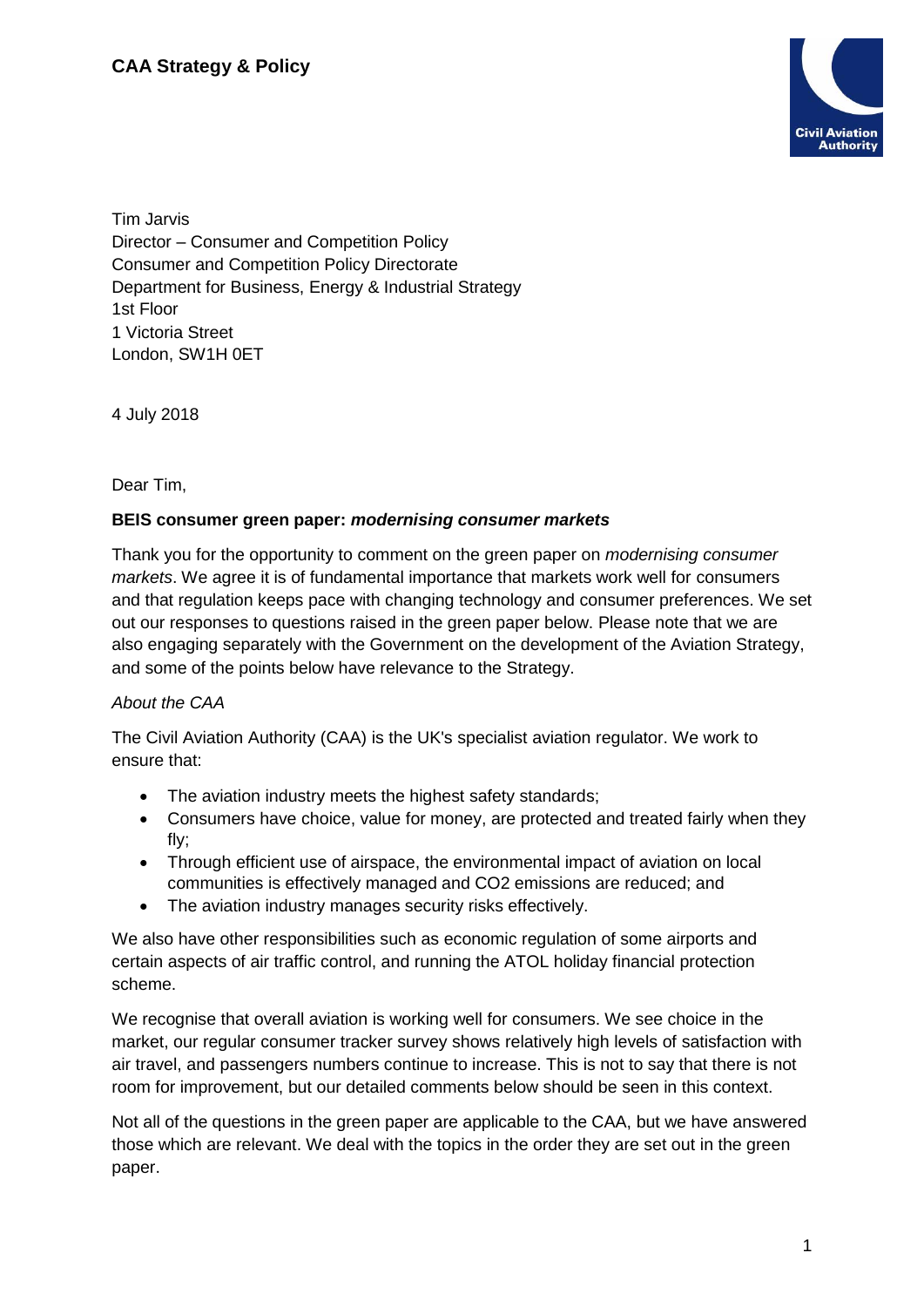

# *Data portability and vulnerable consumers*

We agree with the focus in the green paper on vulnerable consumers. In terms of disabled people and those with reduced mobility (PRMs) often the quality of assistance can depend on good upfront information about people's needs. Ensuring the flow of accurate and timely information from the passenger to the airline, and from the airline to the airport, is key to ensuring that airports can provide a consistent and high quality assistance service for all PRMs, but even more so for people whose disabilities may not be so obvious. The ability for an airline or airport to be able to store and share data about an individual's needs would make booking air travel simpler and reduce the risk of information getting lost somewhere during the booking process. However, needs might alter over time so thought would need to be given to allowing passengers an opportunity to periodically update the information. In addition to this care would need to be taken with the storage and transmission of sensitive data, and thought given to ensuring informed consent is obtained in line with data protection requirements.

#### *Incentivising companies to do better*

We note the use of compensation in other sectors being used to drive service improvements which is highlighted in the green paper. In aviation, European Regulation 261/2004 establishes common rules on compensation and assistance to passengers in the event of denied boarding and of cancellation or long delay of flights. The Regulation sets defined amounts of compensation to be awarded to passengers in different circumstances but passengers must claim compensation from the airline, it is not awarded automatically. Compensation cannot be claimed in 'extraordinary circumstances' and so airlines should be incentivised to improve resilience in areas which are under their control, and will not be unfairly penalised where they are not.

The CAA's most recent consumer tracker survey shows that 60% of respondents who had experienced a delay or cancellation said they were not made aware of compensation by their airline, and more than half did not go on to claim compensation, although depending on the length of the delay not all of the respondents may have been eligible for compensation. The Government Aviation Strategy next steps document sets out that the Government will consider what means are available to increase compensation claim rates, including strengthening information requirements and setting key performance indicators for responding to complaints.

In aviation, the majority of cases dealt with at the second tier relate to compensation for denied boarding, delay, or cancellation. We are currently considering how access to compensation could be improved. It is possible that in some circumstances, automatic compensation (already introduced in some sectors) may incentivise improved performance, while reducing complaints about compensation to ADR schemes. This could in turn mean that ADR schemes would then be able to concentrate on other types of complaint, in turn helping to feed back and improve performance in other areas. As part of its input to the DfT's Aviation Strategy, which is looking at ways of increasing compensation claim rates, the CAA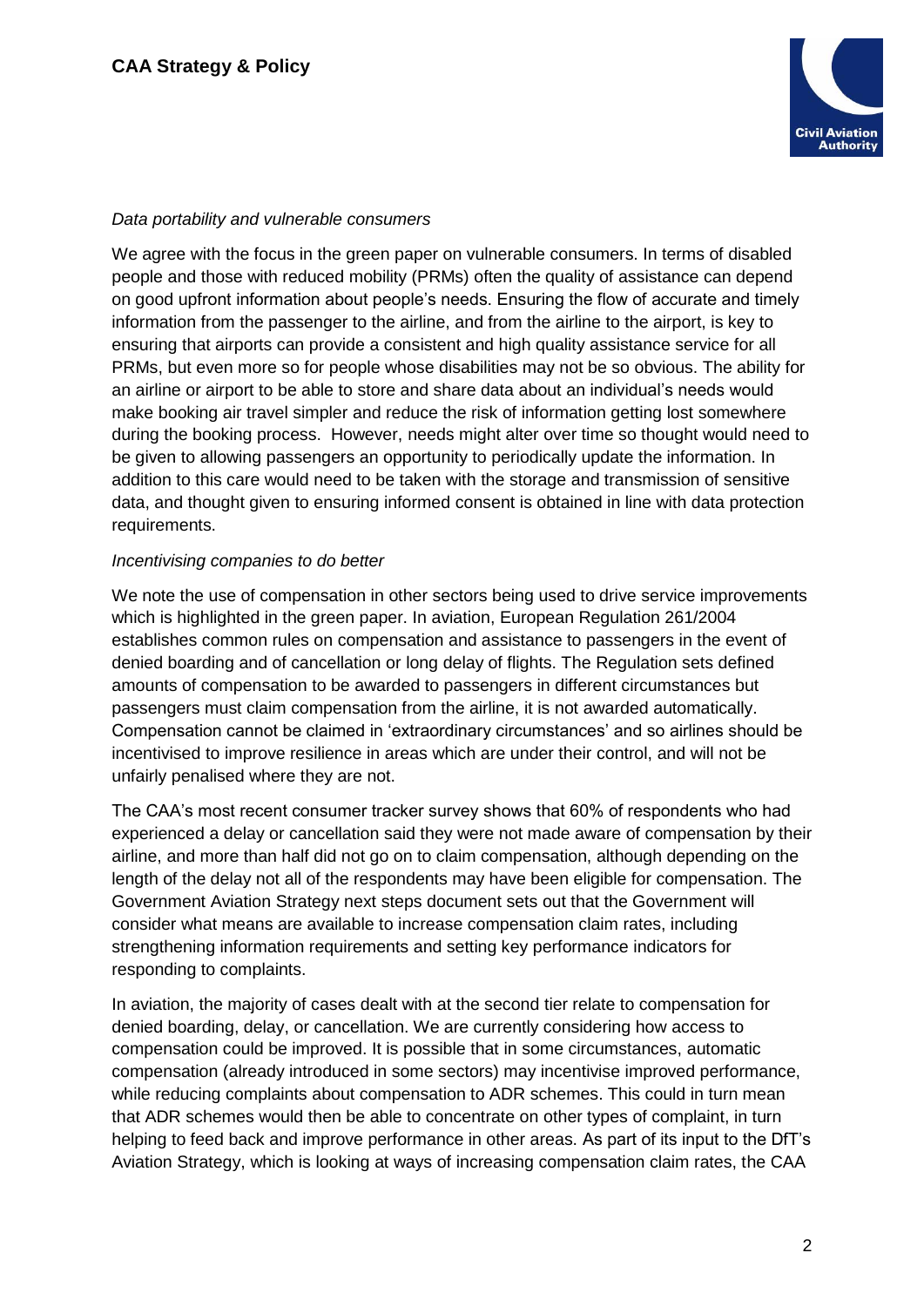

will consider the issue of auto-compensation further. We have not yet reached any conclusions, but we would be happy to share our thinking with your team in due course.

# *Publication of performance data*

Our view is that the publication of performance and company information can be an effective means of incentivising performance and responsible behaviour. The use of reputational regulation is being used more widely across regulated sectors. It is a tool that the CAA has already started to use across its activities and is a lever we regard as an essential part of the modern regulatory tool kit. There are groups, such as industry, passenger information services, informed consumer representative bodies or the media who may in some cases be more effective than the CAA in getting information directly to consumers and influencing corporate responsiveness. The way in which the CAA publishes data and information is therefore important.

In relation to quantifiable performance data, there should be a presumption in favour of publication (unless there are compelling reasons not to publish), that data should be published in a format that can be easily and accurately compared, and that it should be machine readable so that third parties can pull together data from different sources and use it to create useful comparisons for consumers. This is likely to work best in a sectoral context, although regulators could work together to decide where information across sectors could be helpful to consumers.

In addition, whilst the above indicators are important, positive performance information highlighting those firms that go over and above the minimum thresholds can also be helpful. As well as being useful to consumers, this type of information can help to increase trust in markets more broadly.

#### *Challenges of digital markets for effective enforcement*

As digital platforms and markets become more and more central to how consumers search, research, make decisions, and buy goods and services it is necessary for regulators to have the tools to promote effective competition and ensure markets work well for consumers. Digital markets have great potential to reduce search costs for consumers and therefore to drive competition. However, companies may react by decreasing headline costs and increasing other less prominent charges for optional and compulsory add-ons ('shrouded charges'). In aviation we do sometimes see low headline ticket prices alongside additional charges in areas such as baggage, choosing a specific seat, food on-board, airport check-in, or fees to carry musical instruments or sports equipment. Companies should be free to structure their prices in this way but consumers still need to have the ability to make effective comparisons, be fully aware of the potential costs at the start of the booking process, and should not be hindered in making clear comparisons and choosing what is right for their needs.

This applies also to the use of digital comparison tools (DCTs): they should be able to seamlessly incorporate add-on fees (which may vary over time as a result of dynamic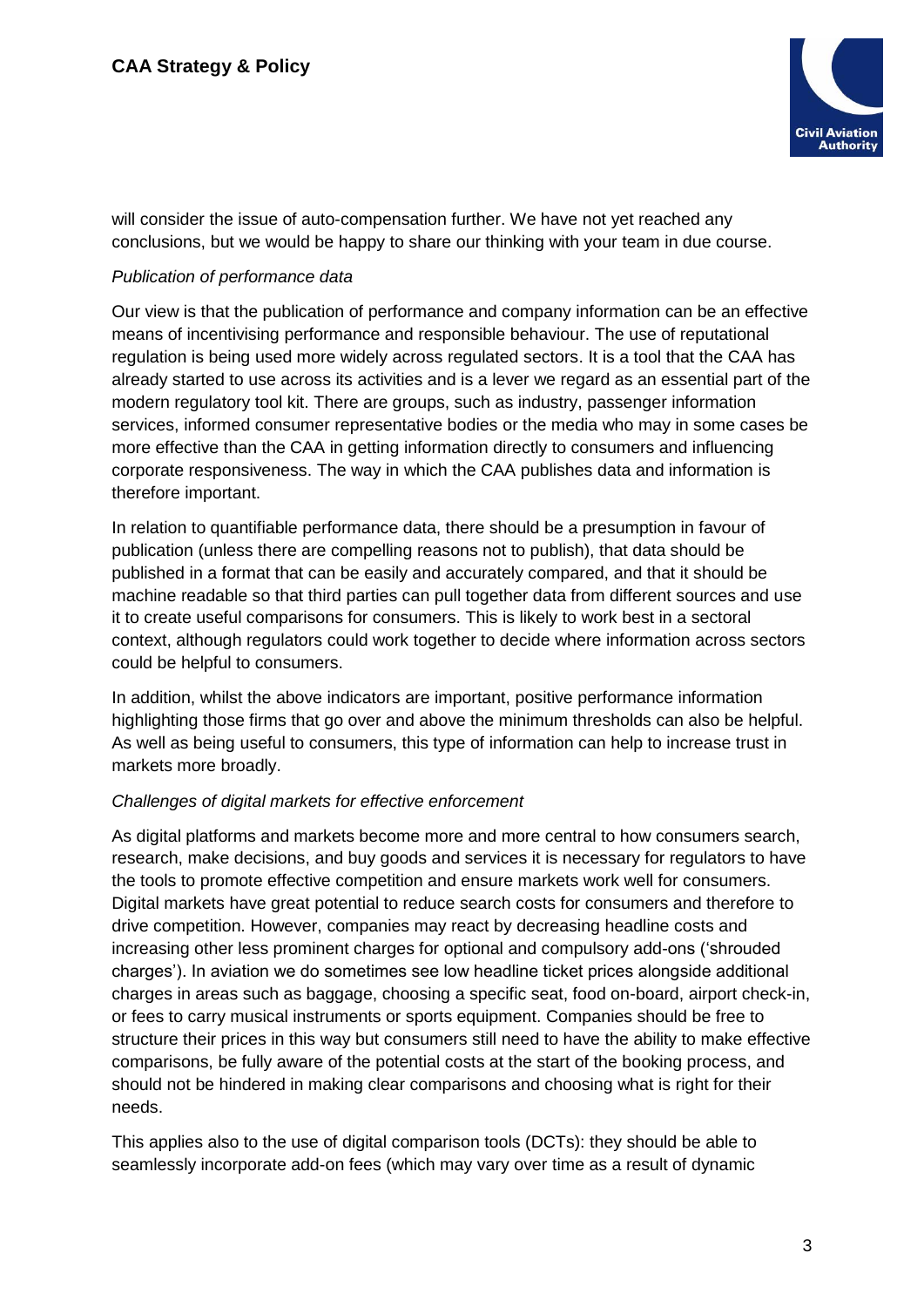

pricing) in order to provide a more tailored service to users. The implementation of Open Banking based on the adoption of standard application programme interfaces (APIs) to allow DCTs to be seamlessly interoperable with the largest retail banks could provide a template for future intervention in other sectors.

Currently the CAA is considering the practice of 'allocated seating' whereby consumers pay more to choose specific seats so groups of two or more passengers can sit together. If airlines charge for allocated seats they must do so in a fair, transparent way. Our concern is that consumers may not be clear on their chances of being sat together if they don't pay, and the way sitting together is priced by some airlines (as an optional extra added later in the ticket buying process) might be making it more difficult for consumers to make comparisons and choose the service and price that is best for them. We are currently considering evidence from a survey of recent fliers, a consumer engagement where people told us of their concerns, and information on policies and practices gathered from airlines. We expect to publish the results of this work, along with recommendations, by the autumn.

## *Personalised pricing and opportunities for joint working*

Personalised pricing is the practice of sellers charging different prices to individual buyers based on what is observable about them. Its aim is to assess the price sensitivity of individual buyers in order to set prices accordingly. While personalised pricing predates the internet, online markets, in which prices can be automatically set and based on a consumers' data profile and browsing history, are ideally suited to the practice and enable it to be carried out with minimal effort on the part of the seller.

Alongside assessments of wealth and income, the following factors are likely to be significant determinants of a given consumer's price sensitivity:

- *Willingness or ability to shop around and compare prices:* If a consumer's data profile suggests they don't often shop around, they may be offered higher prices. Likewise, if a consumer is assessed to be in a hurry, they may be offered higher prices on the basis that they don't have time to compare prices or to find a better deal. High-income individuals can also be considered time-poor as the cost opportunity of their time is high.
- *The amount consumers have historically paid for items:* If a consumer's data profile suggests that they typically pay over the odds for things, they may be quoted higher prices. This practice would have a compounding effect, as the more an individual consumer gets quoted higher prices, the more they are marked out as price insensitive.
- *Whether or not consumers are able to walk away from the transaction:* For instance, if a consumer's data profile suggests that they need to catch a particular flight, it may be possible to charge them a much higher price than otherwise.

The market for commercial flights is characterised by a majority of price sensitive consumers who are flying to get to holiday destinations, and a significant minority of consumers flying for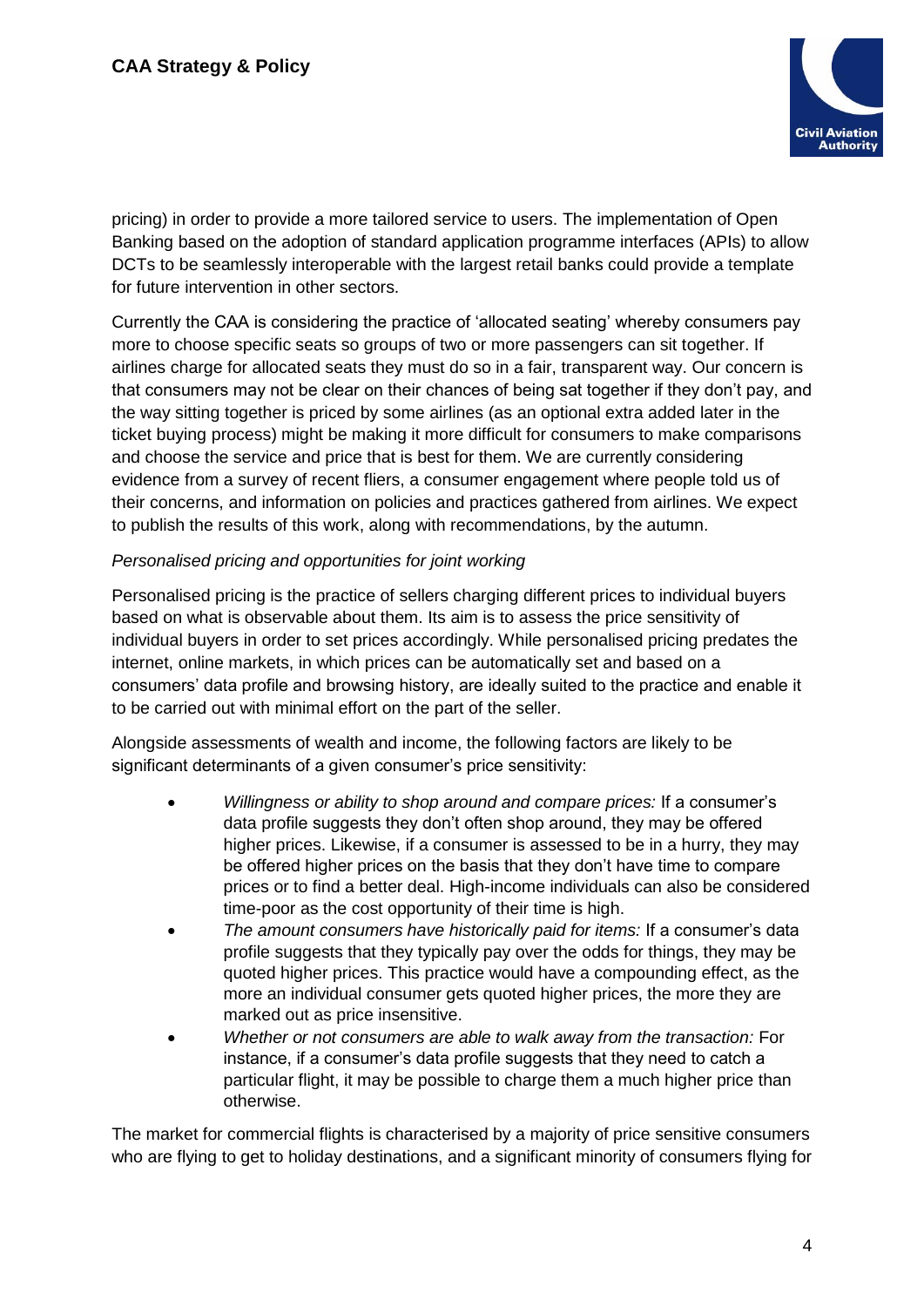

business or for other, non-discretionary purposes, who are less price sensitive. There is therefore considerable potential for cross-subsidisation from the latter to the former group.

The use of price discrimination can be beneficial. It can increase market participation (as more consumers are able to purchase thanks to the cross-subsidisation). And when there is intense competition the use of price discrimination is likely to intensify pricing rivalry. For example, if two firms have the same information regarding a consumer's willingness to pay, neither of them might be able to charge a higher price because of the threat of being undercut by the rival. However, firms would be able to exploit information about consumer search costs.

There is some evidence that airlines have already introduced personalised pricing on some ticket searches or plan to. The Airline Tariff Publishing Company, which is used by airlines including British Airways, KLM and Air France to set and manage air fares, is reported to be researching how it can introduce personalisation into its customers' ticket sales.<sup>1</sup>

We are concerned that these factors have the potential to result in vulnerable consumers (who may search less or have specific needs when booking a journey) being charged more. Moreover, by increasing prices for those who do not shop around, the likely effects of personalised pricing are in tension with BEIS's intention that "all consumers should expect to get reasonable outcomes, even if they do not actively search for the best deal."

Potential solutions may begin to emerge, for example the ability to screen one's identity behind a third-party shopping agent. Firms might react to this by charging high prices if consumers buy through this screening solution. Such developments may require regulatory intervention. We agree that further work is needed to understand the effects of personalised pricing on consumers and the potential impacts of any legislative or regulatory action on companies.

We are especially interested in evidence of the impacts of the practice on consumers and how/whether the new General Data Protection Regulation (GDPR) might be used to address personalised pricing should this become necessary. Personalised pricing is an area which is likely to have cross-sectoral relevance and could be a useful arena for collaboration between regulators and Government, including at an anticipatory stage, as approaches begin to develop. It would be helpful to us to see more evidence from other sectors as we begin to encounter the practice more frequently in the aviation sector.

As there are wide implications for consumers in areas highlighted by the green paper such as personalised pricing and increasing use of algorithms, another area of growing challenge for regulators, we see further opportunities for joint working. We need to be clear that we do not regulate algorithms themselves but the outcomes which are achieved in practice. We note the CMA is building a new team of experts in technology and data. This is likely to be an area which has cross-sectoral relevance, but where regulators may not have the resources to build capability in their individual sectors. Therefore we see merit in sharing

<sup>1</sup> See[: https://www.telegraph.co.uk/travel/news/dynamic-fare-pricing-airline-ticket-personalisation/](https://www.telegraph.co.uk/travel/news/dynamic-fare-pricing-airline-ticket-personalisation/)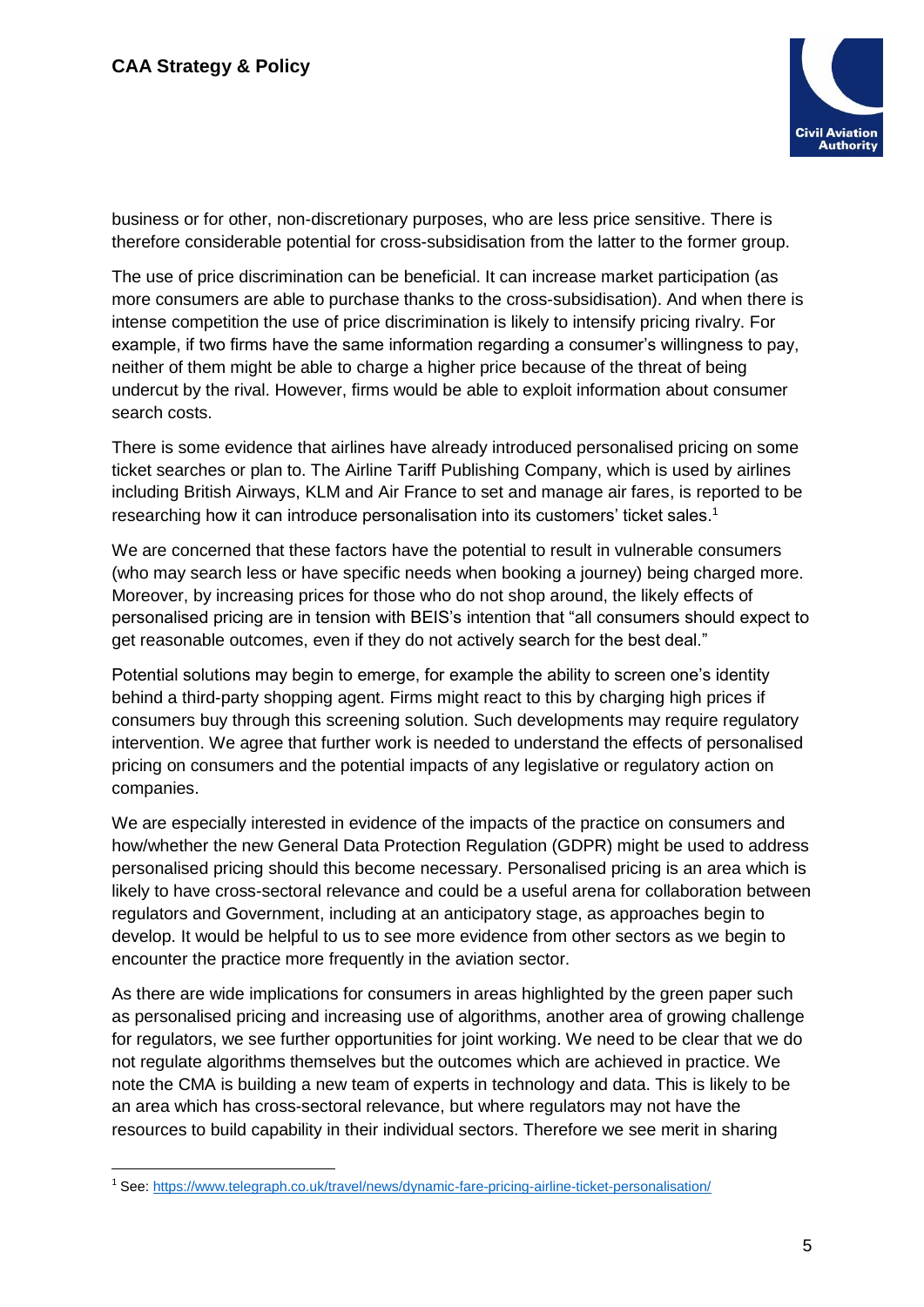

resources here, potentially allowing regulators access to the CMA team's expertise, which could be complemented by deep knowledge of a particular sector from the regulator. Such combined expertise, when applied to a specific sector, could lead to improved outcomes for consumers.

# *Comprehension of terms and conditions*

We consider that it is very important for consumers to be able to easily read and understand terms and conditions and to be aware of any terms that might have a significant impact on their purchase. Airline terms and conditions tend to be lengthy and complex and can be offputting to consumers. We carried out research in 2016 to understand consumer views of airline contract terms. Around 40% of consumers did not read the terms and conditions and those that did found them difficult to understand. We also commissioned the Plain English Campaign to review the terms and conditions of the largest 14 airlines flying from the UK. This showed a mixed picture with many airlines falling well below expected standards. We are currently working on a project with these 14 airlines to encourage them to improve the transparency and prominence of their terms and to address a number of issues relating to terms that may catch consumers by surprise or lead to them paying hidden charges if they need to make a change to their booking.

Setting a minimum standard of comprehension would be a positive step to ensuring businesses ensured their terms were easy to read.

#### *Alternative Dispute Resolution (ADR)*

The CAA recognised the significant improvements ADR could bring to complaint handling in the aviation sector, and implemented the UK regulations emanating from the European ADR Directive to introduce a voluntary ADR framework in late 2015. Our objective was to achieve full sector coverage, but the option to mandate ADR membership for the aviation sector was not available at that time and therefore we pursued a voluntary approach. We have been pleased with the voluntary take up by airlines and airports, though we continue to take steps to encourage other aviation businesses to participate. Currently ADR covers 79% of all passengers travelling in/out of the UK and 75% of passengers with a disability travelling in UK airports. We want to ensure that all consumers have access to effective mechanisms to resolve their complaints. Where consumers have unresolved complaints against airlines or airports that are not signed up to an ADR scheme, they are therefore able to refer their complaint to the CAA's Passenger Advice and Complaints Team. While a useful service that does help some passengers, we do not have the powers to make a CAA decision binding on airlines and therefore from a passenger perspective, we consider this sub-optimal. Consumers can also take their case to the small claims court.

The framework within the aviation sector allows for more than one ADR provider to operate. We currently have two approved UK providers, and there are three European providers which we have permitted some airlines to signpost consumers to. This multi provider approach has been seen as appropriate particularly where ADR has been voluntary, and competition between schemes can provide some benefits. We recognise the importance of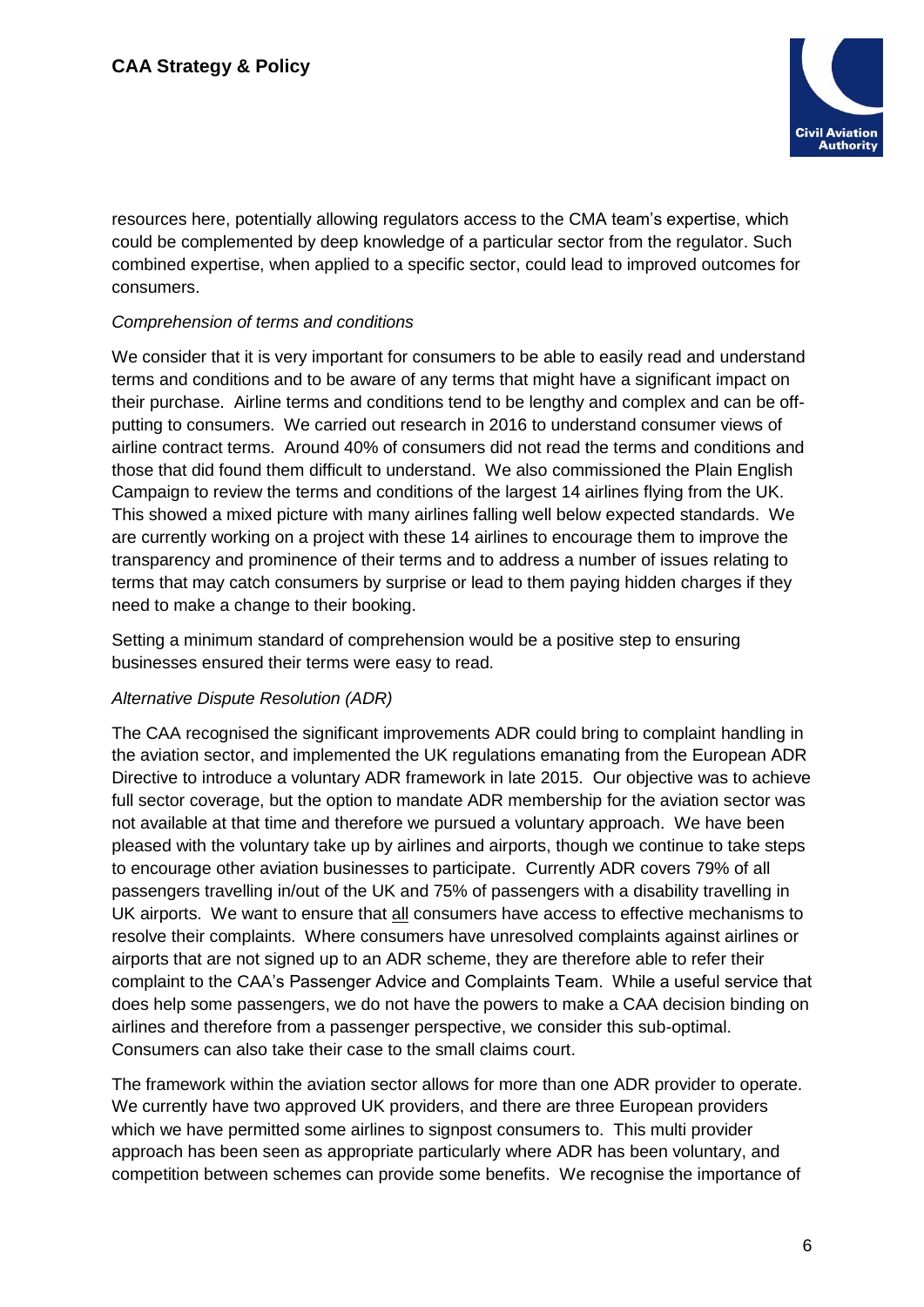

consumers for each airline knowing which ADR provider can handle their complaint and we maintain a continual oversight of ADR providers to ensure that they continue to meet appropriate service standards relating to consumer outcomes and timeframes for complaint handling.

Now that ADR in the sector has been running for over two years, the CAA is taking the opportunity to review whether there are any evidence-based policy changes that should be made in order to ensure we are achieving the best outcomes for consumers. As part of this we are currently looking at a number of different aspects of the policy, including:

- Whether our objective of all passengers having access to ADR is likely to be delivered through a continuation of the existing voluntary framework with further CAA encouragement, or whether, as is more likely, the only way of delivering the objective is through mandated membership of an ADR scheme;
- Whether our approach to allow multiple ADR schemes to operate in the sector is appropriate;
- How we treat European ADR providers that are approved by other Member States;
- Whether our approach to allow ADR providers to charge consumers a nominal fee is appropriate; and
- Whether we should continue to insist that claims brought by claims management companies are considered by an airline ADR provider.

Once our review is complete we will share the results with the Department for Transport as part of the development of the Aviation Strategy, and we would be happy to share it with the BEIS team as well.

# *Consumer awareness and take-up of alternative dispute resolution*

We note the focus in the green paper on ensuring that all consumers are aware of and can access ADR. It is vital for consumers to know their rights so that they know when they can seek redress and this is an area in which the CAA has been active. We have published two compliance reports on the issue of providing information to passengers on their rights.<sup>2</sup> We also took enforcement action against three airlines for failing to provide information to passengers. The amount of work carried-out in this regard will always be limited to some extent by resources available for consumer awareness-raising.

Once consumers are aware of the circumstances under which they can seek redress then they need to have clarity over the steps they need to take. Companies have a role in ensuring this clarity by setting out what is required and signposting to ADR. As a competent authority for ADR, we recognise our responsibility to hold businesses to account for correctly signposting ADR and take action where this is not the case.

Recognising that there are multiple providers of ADR for UK consumers across a variety of different industry sectors, it may be helpful for the Government to consider a single portal for

<sup>2</sup> [www.caa.co.uk/cap1227](http://www.caa.co.uk/cap1227) and [www.caa.co.uk/cap1305](http://www.caa.co.uk/cap1305)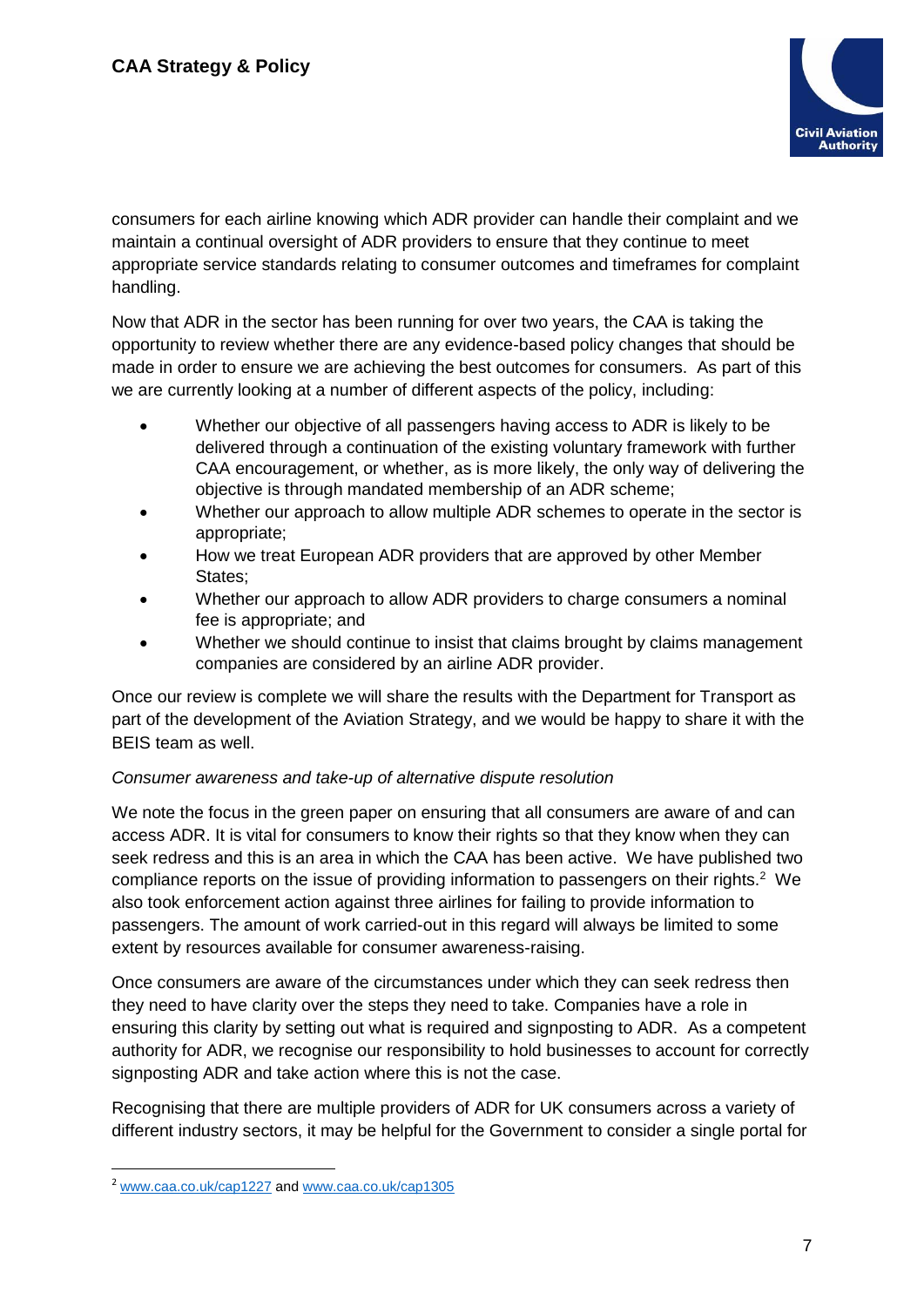

consumers to use, similar to the European Online Dispute Resolution Portal. This portal would redirect consumers to the relevant ADR provider for the specific issue they have, whatever the sector the complaint concerns.

# *Incentivising businesses to participate in ADR*

Businesses could be incentivised to participate in ADR by being made aware of the benefits that it can bring, primarily that it is a cost effective and quicker alternative to court action. The recent research by ICF Consulting for BEIS found 73% of consumers using ADR were looking for a non-monetary resolution such as an apology. Consumers are more likely to rate a business highly when they have complained and had their complaint dealt with satisfactorily, $3$  and good complaints handling can even generate increased profits. $4$  In addition, improving awareness of which business are, and are not, signed up to an ADR provider could provide a reputational incentive for businesses to participate.

In aviation, where there is a voluntary approach to ADR, the CAA has engaged industry to encourage participation in the multiple ADR schemes that the CAA has approved for use. For those airlines and airports that decide not participate in ADR, consumers have the opportunity to escalate their complaints with the CAA's own Passenger Advice and Complaints Team (PACT) who then charge the business being complained about for the work undertaken to try and resolve the complaint. However, as outlined above, the CAA's PACT service is not able to issue decisions that are binding on the airlines.

Ultimately, where a voluntary approach does not offer ADR access for all aviation consumers, Government and regulators could seek an alternative approach such as implementation of a mandatory ADR framework.

#### *An effective framework for protecting consumers*

-

The CAA participates in the consumer concurrency meetings organised by the CMA and finds this to be a helpful way of sharing information and experience with the CMA and other regulators. We also have informal arrangements in place to meet regularly with key members of trading standards dealing with travel issues to share information on current enforcement priorities. We have considered on a number of occasions how to share information more effectively with trading standards, however, this has proved difficult as there is no central point of contact that we can use to share information with all trading standards offices.

<sup>3</sup> *Resolving Consumer Disputes, Alternative Dispute Resolution and the Court System*, ICF Consulting report for the Department for Business, Energy and Industrial Strategy, April 2018. In addition, research in 2012 conducted for the Legal Services Board found similarly that most people want some form of apology or acceptance of responsibility for failure on behalf of the legal service provider and for their original issue to be resolved quickly: You Gov, *Consumer experiences of complaint handling in the legal services market*, August 2012. See also the Institute of Customer Service, which found that "nearly all customers would recommend a company to their friends if a complaint had been resolved efficiently". [https://www.instituteofcustomerservice.com/research](https://www.instituteofcustomerservice.com/research-insight/guidance-notes/article/handling-complaints)[insight/guidance-notes/article/handling-complaints.](https://www.instituteofcustomerservice.com/research-insight/guidance-notes/article/handling-complaints)

<sup>4</sup> Economic Insight, *The Business Case for Good Complaints Handling in Legal Services*, Report for the Legal Ombudsman, November 2013.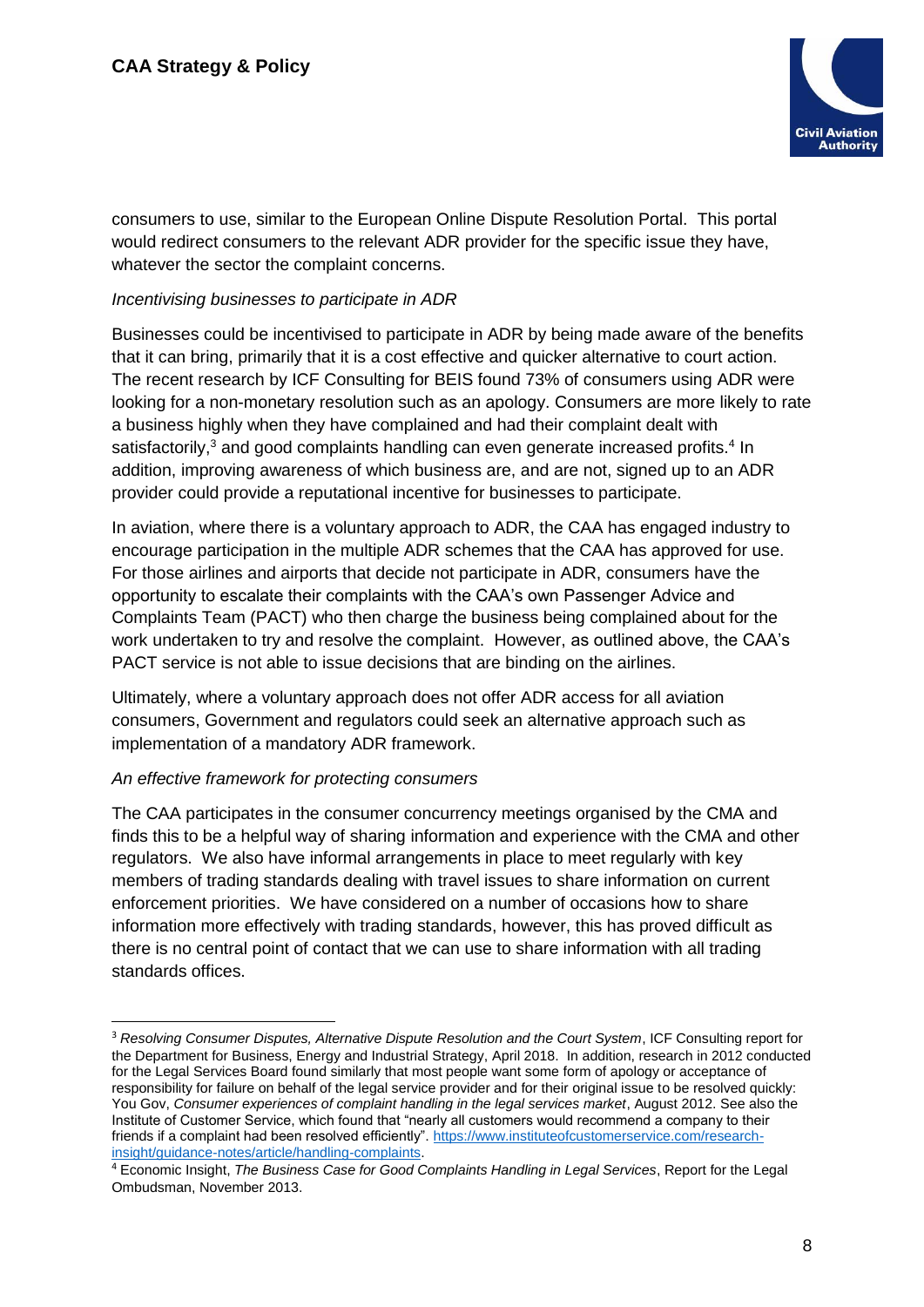

We note the proposals in the green paper to introduce the ability for courts to impose a fine on businesses. We welcome this proposal and consider that it would be a beneficial addition to our toolkit. However, we also consider that it would be most effective for the CAA to be able to impose administrative fines itself. This would be a more effective and efficient process and would allow us to deal proportionately and flexibly with the range of breaches that we come across. Currently our powers are limited to the ability to seek criminal sanctions, via the courts, or to use our civil powers under Part 8 of the Enterprise Act 2002. For the majority of the breaches that we are dealing with we do not consider that criminal sanctions are a proportionate response. We are therefore limited to the powers to obtain undertakings or seek an Enforcement Order from the court. We also have difficulties as our powers are not consistent. We have bespoke legislation in place which mirrors Part 8, regarding rights for disabled passengers and price transparency. However, this does not include the enhanced consumer measures introduced by the Consumer Rights Act 2015. We note strong support for the proposal to introduce civil sanctions to give the Civil Aviation Authority more effective and flexible enforcement powers for the ATOL scheme in response to a recent Government consultation on ATOL reform.<sup>5</sup>

We have attached a short paper setting out our more detail on our powers and why we consider the ability to levy fines is important (see Annex A).

# *Joint Government and regulator Consumer Forum*

We note the creation of a new Consumer Forum to be chaired by the Minister for Consumer Affairs and to discuss overarching priorities for the regulated sectors. We firmly believe that regulators working together to share learning and tackle cross-sectoral challenges is important. The CAA is a member of groups such as the UKRN and the UKCN, and has long had strong links with other European and international aviation bodies such as the European Aviation Safety Agency (EASA) and the International Civil Aviation Organization (ICAO). We are committed to working together with others and in our experience joint working can make most efficient use of scarce resources, help with predicting cross-cutting issues, and allow for co-ordination and more consistent outcomes.

We agree that a Consumer Forum is likely to be helpful for these reasons and in our view the areas of focus on vulnerability and maximising the potential for consumers of open, portable data are the right ones. It will be key that the forum has a clear role and sense of purpose.

We note the forum will also focus on principles to determine whether the Government or the regulator should act to deal with a particular problem. This area of focus is important and in this context the principles of regulatory independence are key. Regulators must be free from the influence of industry on the one side and Government on the other in order for consumers to maintain trust in markets and confidence that they will be protected from

<sup>5</sup> ATOL Reform consultation Government response, May 2018.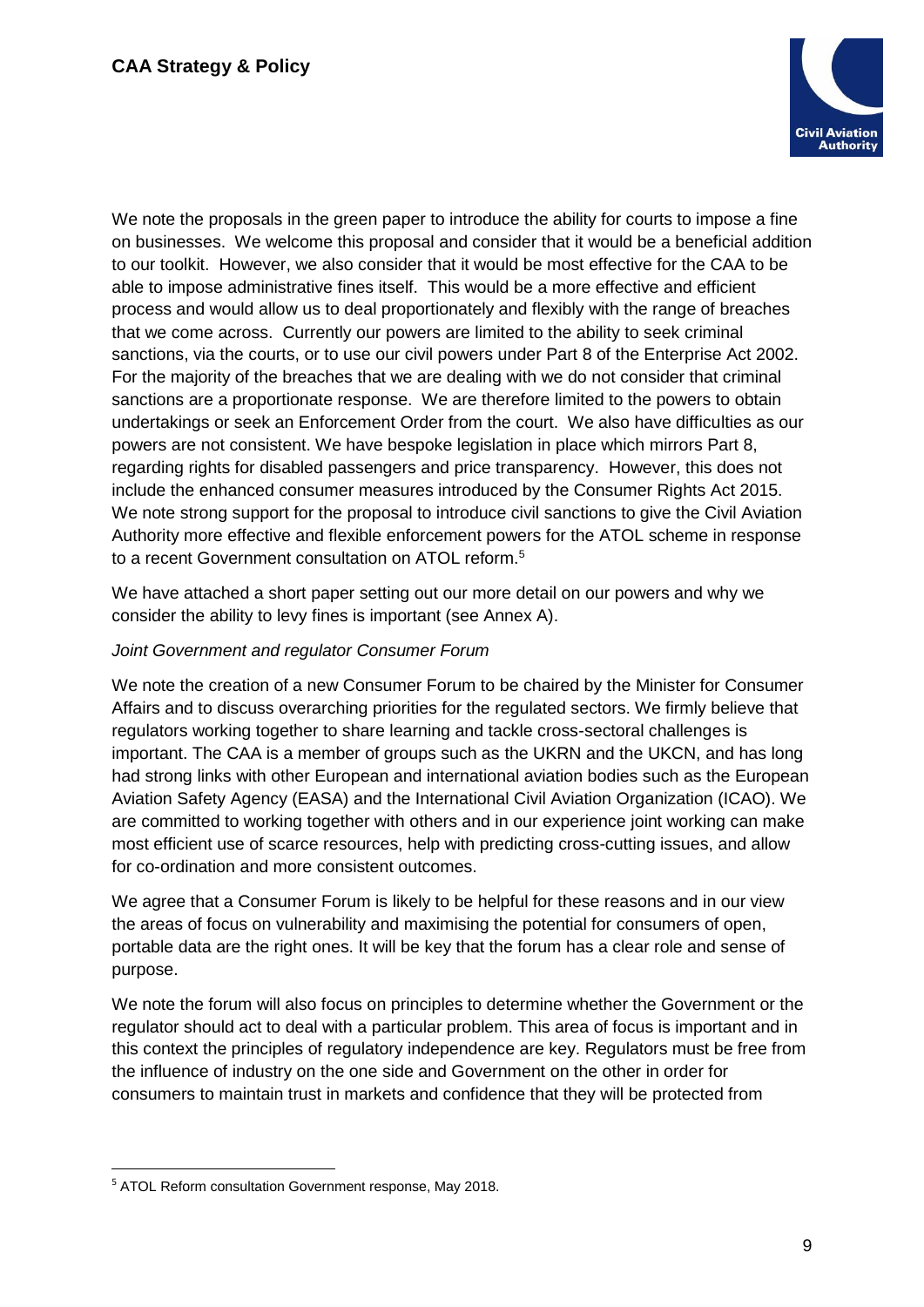

unscrupulous business practices. We agree therefore that the forum must ensure (and be seen to ensure) that regulatory independence is protected.

# *Competition regime*

The CAA considers it has the tools required to tackle anti-competitive behaviour and promote competition in the areas where it has concurrent competition jurisdiction with the CMA. Our concurrent jurisdiction is narrowly defined in Part I, Chapter II of the Civil Aviation Act 2012 (CAA12) and in Part I, Chapter V of the Transport Act of 2000. In general terms, we only have competition powers in the areas where we also have economic regulation functions (air traffic services and airport operation services). These powers do not extend to air transport services (airlines) or to the distribution of holiday products. Our experience of using our concurrent competition powers relate mostly to the period after the 2014 reforms so it is difficult for us to comment on the changes that these reforms have made.

We are considering, with DfT, as part of its Aviation Strategy, and in coordination with the CMA, whether there are other areas of the aviation value chain that would merit an extension of the CAA's competition jurisdiction. We consider that there is merit in clarifying and extending the scope of our competition powers to deal with a variety of issues that are connected to the provision of airport services, even if they are not aspects that would fall into the narrow definition provided for in CAA12.

Since we gained concurrent competition powers over airport operation services we have stepped up our competition activity with the aim of promoting competition in our sector and, as a result, securing benefits for consumers.

- We undertook a CA98 investigation relating to the provision of facilities for car parking at an airport. This investigation covered both Chapter I and Chapter II Prohibitions of CA98. The Chapter I element of the investigation resulted in an infringement decision (settlement). The Chapter II element was closed on grounds of administrative priority.<sup>6</sup>
- We conducted a Sector Review looking at market conditions for surface access to UK airports.<sup>7</sup> This review identified a number of concerns regarding business practices that have the potential to infringe the competition prohibitions under competition law and certain aspects of consumer law. As a result, we decided to write an Advisory Letter<sup>8</sup> to UK airport operators, surface access operators and relevant trade associations setting out these concerns. We encouraged all market

<sup>&</sup>lt;sup>6</sup> Additional information on this case is available at [https://www.caa.co.uk/Commercial](https://www.caa.co.uk/Commercial-industry/Airports/Economic-regulation/Competition-policy/East-Midlands-airport-car-parking-competition-case/)[industry/Airports/Economic-regulation/Competition-policy/East-Midlands-airport-car-parking-competition](https://www.caa.co.uk/Commercial-industry/Airports/Economic-regulation/Competition-policy/East-Midlands-airport-car-parking-competition-case/)[case/.](https://www.caa.co.uk/Commercial-industry/Airports/Economic-regulation/Competition-policy/East-Midlands-airport-car-parking-competition-case/)

<sup>&</sup>lt;sup>7</sup> Additional information on this case is available at [https://www.caa.co.uk/Commercial-](https://www.caa.co.uk/Commercial-industry/Airports/Economic-regulation/Competition-policy/Review-of-market-conditions-for-surface-access-to-airports/)

[industry/Airports/Economic-regulation/Competition-policy/Review-of-market-conditions-for-surface-access](https://www.caa.co.uk/Commercial-industry/Airports/Economic-regulation/Competition-policy/Review-of-market-conditions-for-surface-access-to-airports/)[to-airports/](https://www.caa.co.uk/Commercial-industry/Airports/Economic-regulation/Competition-policy/Review-of-market-conditions-for-surface-access-to-airports/)

<sup>8</sup> Available at [www.caa.co.uk/CAP1473b.](http://www.caa.co.uk/CAP1473b)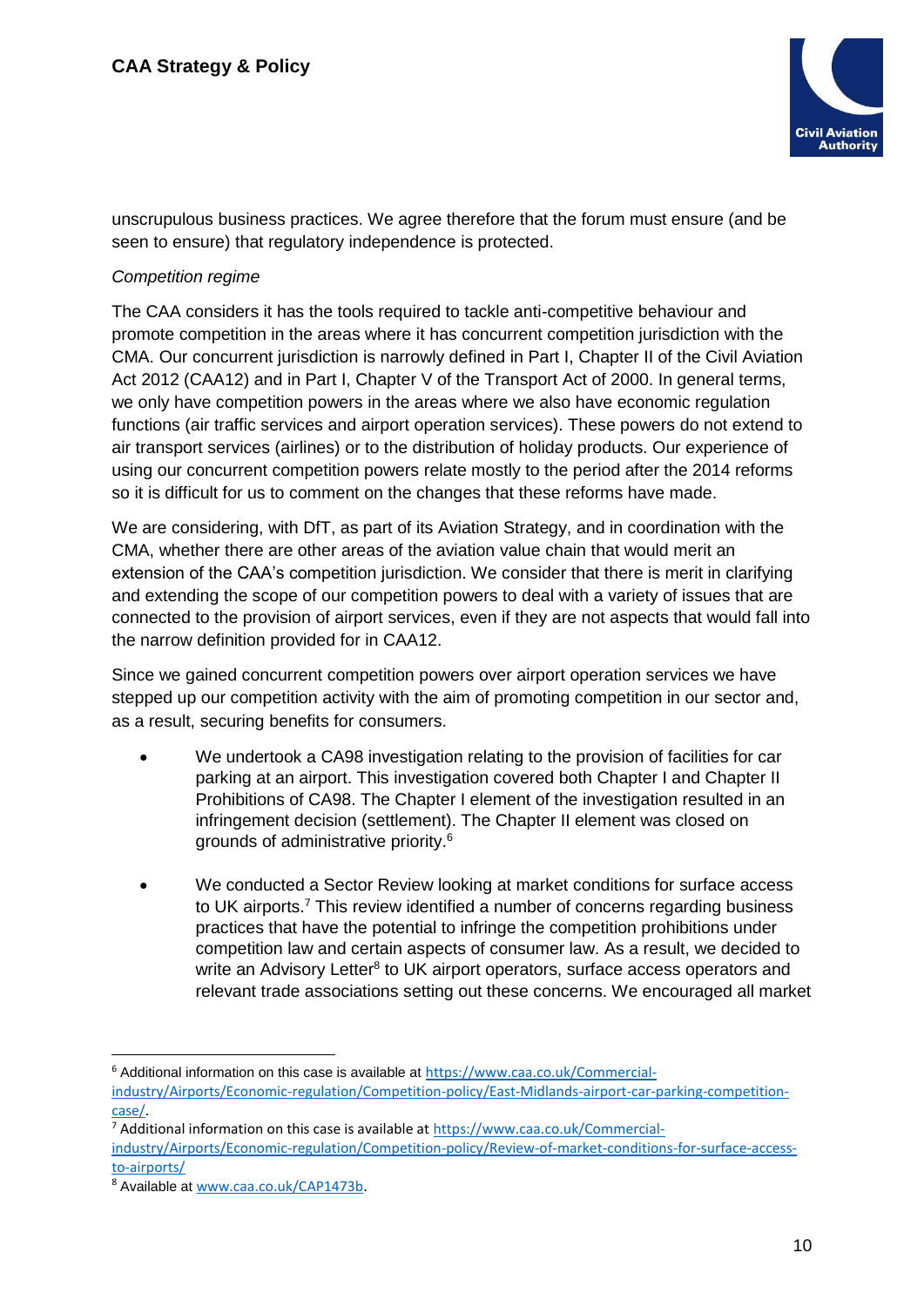-



participants to review their practices and ensure they are compliant with competition and consumer law now and in the future.

- We are assisting the CMA in their Chapter I CA98 investigation regarding facilities at airports<sup>9</sup>, which has included seconding a CAA colleague to the investigation team. This investigation builds upon the work previously undertaken by the CAA (Surface Access review and CA98 case). We discussed case allocation with the CMA and agreed that the CMA would be best placed to take this case forward.
- In 2014 we conducted Market Power Assessments of Heathrow, Gatwick and Stansted airports required by the 2012 Civil Aviation Act. This resulted in the deregulation of Stansted airport and informed the continued economic regulation of Heathrow and Gatwick airports.
- We published competition guidance and undertook a wide-ranging competition advocacy exercise to ensure providers of Airport Operation Services were aware of CAA's role in enforcing competition law.
- We have provided advice and assistance to the CMA and DG COMP for a range of mergers in the aviation sector (including airline and groundhandling mergers).
- We have been active members of UKCN and worked collaboratively with the CMA and other regulators on many projects. The CMA and regulators mutually benefit from the collaboration taking place through UKCN. UKCN is a good forum for sharing of expertise and resources.

We consider that the competition regime is equipped with the necessary legal tools to meet the emerging challenges. The UK Markets regime, in particular, is one of the most flexible in the world to address market failures. Given the CAA's currently relatively narrow concurrent competition law remit, focused on airports and air traffic control, we have not identified any particular aspects of competition law that would need to be changed to ensure competition law is fit for purpose as digital markets grow in significance. However, we are very aware of the use and continued growth in use of digital platforms to sell flights, holidays and to inform pricing and marketing of flights and holidays. We would be happy to work further with the Government, CMA and other sector regulators who have dealt with competition issues heavily affected by digital markets, to ensure that competition law is fit for purpose for the future in parts of the aviation sector that are heavily impacted by digital markets.

Under the concurrency regime, sector regulators and the CMA are able to consult each other and cooperate as appropriate in respect of a complaint, issue or investigation, which is very helpful. It ensures we are aware of a complaint or investigation which could impact on our industry and we are able to contribute with industry knowledge. The latest investigation in

<sup>9</sup> Additional information on this case is available at [https://www.gov.uk/cma-cases/conduct-in-the-transport](https://www.gov.uk/cma-cases/conduct-in-the-transport-sector-facilities-at-airports)[sector-facilities-at-airports.](https://www.gov.uk/cma-cases/conduct-in-the-transport-sector-facilities-at-airports)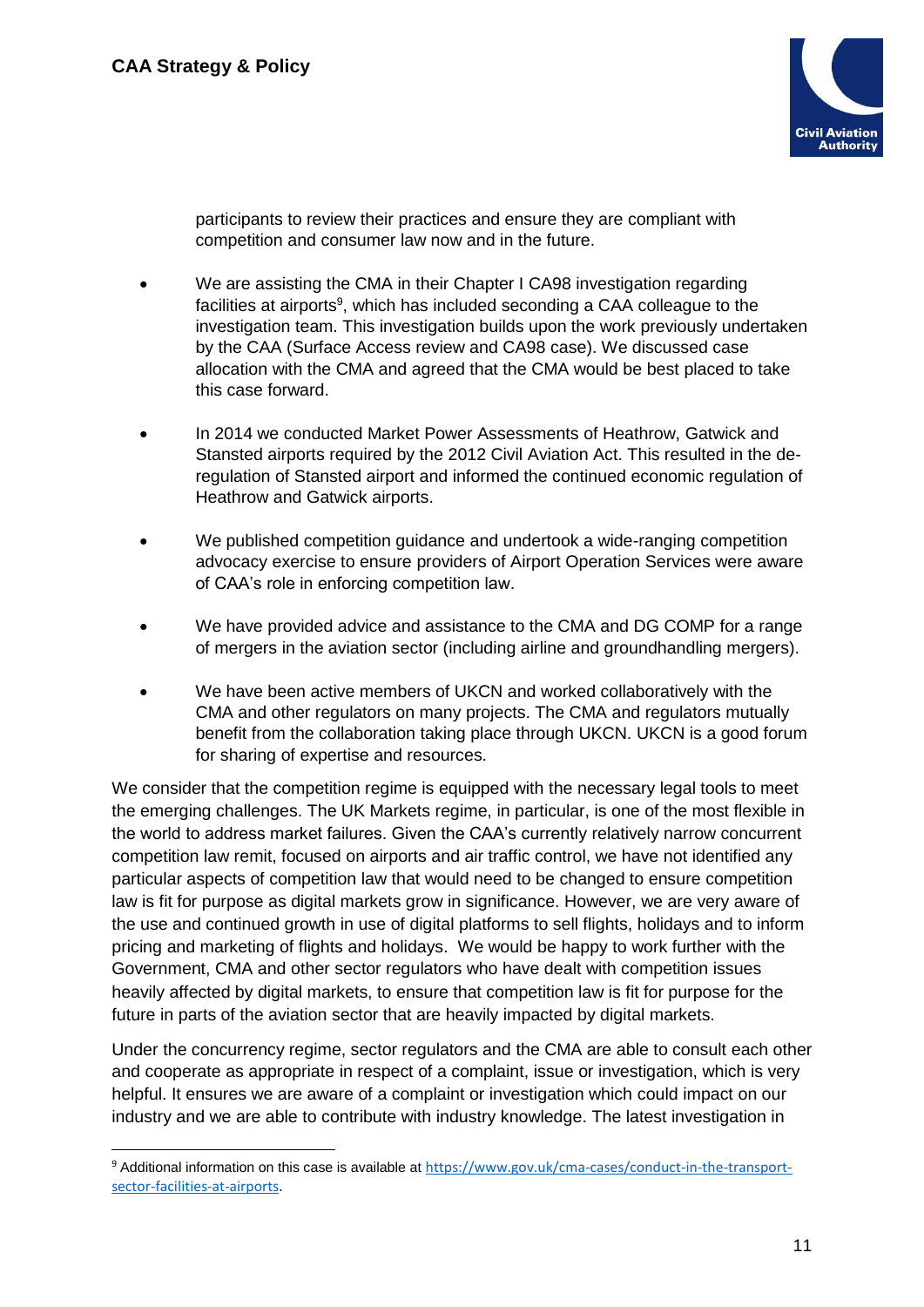

the airport sector, where CMA are the lead investigator, is good evidence of this helpful cooperation. We worked with the CMA before the investigation was launched and we are kept informed and involved from time to time at key decision points. Furthermore, we have had a CMA member of staff seconded to the CAA for our first CA98 investigation, and we seconded a person to the CMA to assist with the subsequent investigation.

The information sharing between the CMA and sector regulators has been valuable in considering issues and complaints and assessing what next steps to take. It has also been useful for the sector regulator to be aware of actions that the CMA is taking that have a relevance to the sector regulator. The change to allow greater information sharing has empowered the CMA and the sector regulators to work more effectively together.

Brexit is probably the greatest emerging challenge affecting competition enforcement by UK authorities. UK authorities will have to deal with more significant and complex cases and, in particular, cases that have an international dimension. It is therefore critical that the UK maintains and develops its international cooperation arrangements to work alongside DG COMP and other international competition authorities. This is true not only for anti-trust but also for mergers, markets and state aid regulation. The aviation industry (although not necessarily in the narrow areas where the CAA has concurrent competition powers) is a good example of where that level of international coordination is critical. For example, DG COMP currently investigates anticompetitive agreements between airlines or airline mergers, given the international nature of airline services. When it does so, DG COMP already coordinates its work with other competition jurisdictions. Notably, when it reviewed airline transatlantic joint ventures, it cooperated closely with US authorities. Post Brexit, the CMA will therefore need to establish or reinforce similar cooperation relationships not only with the EU, but also the US and globally.

#### *Collective redress*

We have followed the amendments to the Competition Act 1998 via the Consumer Rights Act 2015 to allow for an opt-out regime of class actions (with safeguards) to permit consumers to obtain redress for competition infringements. The reforms were intended to stimulate competition and facilitate access to redress in cases where individual amounts of compensation are likely to be low (and potentially not worthwhile pursuing on an individual basis) and to address the costs to society of anti-competitive behaviour. However, the regime is yet to be widely utilised. In this context we also note the proposal for a European Directive on representative actions for the protection of the collective interests of consumers.<sup>10</sup> The legislative basis of this proposal are the TFEU articles on the functioning of the internal market and consumer protection, rather than competition, and the proposal (as it currently stands) could allow for wider collective actions than currently provided for in the UK. Collective redress is of particular interest in the aviation sector since often identical circumstances will pertain to all individuals on a given flight. It may be helpful for the

<sup>-</sup><sup>10</sup> See: [https://eur-lex.europa.eu/resource.html?uri=cellar:adba9e47-3e34-11e8-b5fe-](https://eur-lex.europa.eu/resource.html?uri=cellar:adba9e47-3e34-11e8-b5fe-01aa75ed71a1.0001.02/DOC_1&format=PDF)[01aa75ed71a1.0001.02/DOC\\_1&format=PDF](https://eur-lex.europa.eu/resource.html?uri=cellar:adba9e47-3e34-11e8-b5fe-01aa75ed71a1.0001.02/DOC_1&format=PDF)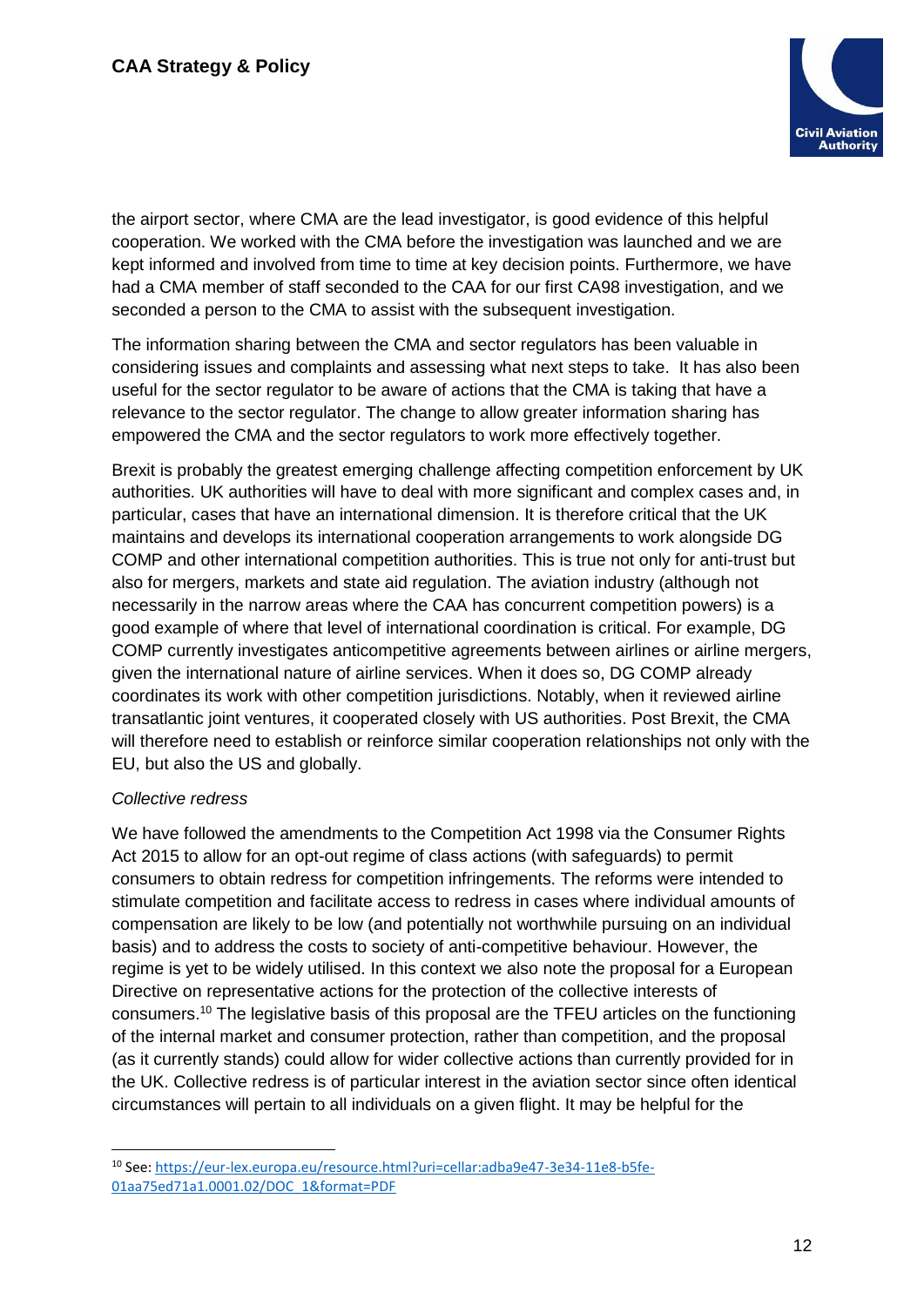

Government to consider any potential barriers to access to collective action as part of the wider work on the green paper.

# *Strategic steer to the CMA*

We agree with the approach set out in the draft strategic steer to the CMA. It looks sensible with respect to the current functions of the CMA. The draft revised steer is particularly helpful in relation to the CMA's role in coordinating the overall competition regime. Nonetheless, the strategic steer may need to be revisited in the context of exiting the European Union, as more clarity emerges on the consequences for the CMA of Brexit.

In conclusion, I hope this response is helpful. If you would like any further information please contact me at [Harriet.Gamper@caa.co.uk.](mailto:Harriet.Gamper@caa.co.uk)

Yours sincerely

H Gamper

# **Harriet Gamper**

Principal, CAA Strategy & Policy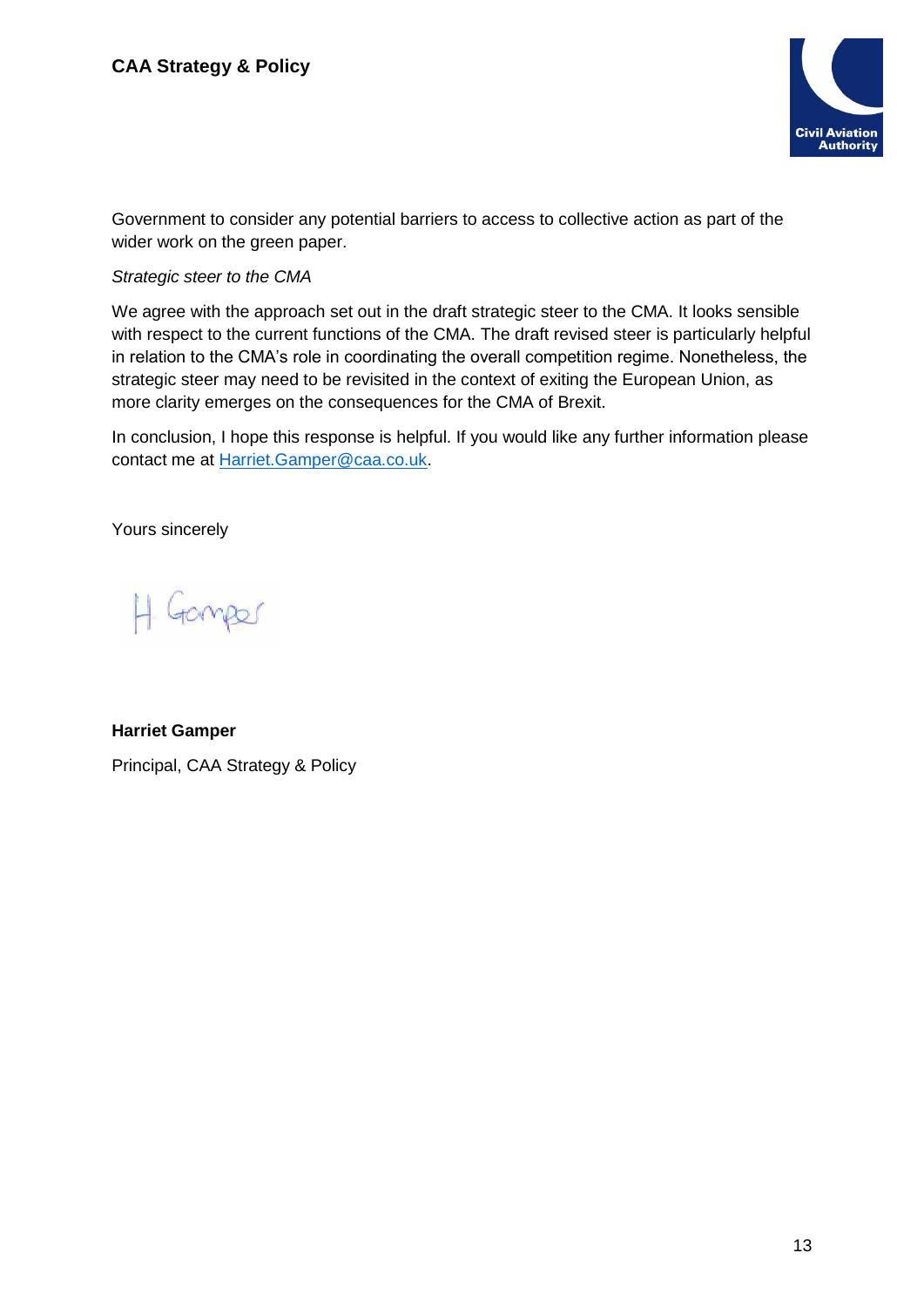

# **ANNEX A: OPTIONS FOR A MORE FLEXIBLE REGULATORY TOOLKIT**

#### **Our current enforcement toolkit**

- 1. The CAA enforces passenger rights legislation that is specific to aviation and is also a concurrent enforcer of general consumer law along with the CMA and other regulators. The aviation sector includes airlines, tour operators, travel agents and price comparison providers and business range from large multinational airlines and tour operators to travel agencies who are sole traders.
- 2. There are three main pieces of passenger rights legislation in the aviation sector:
	- Regulation  $261/2004^{11}$  providing rights to passengers who are denied boarding or their flight is delayed or cancelled;
	- Regulation 1107/ $12$  providing rights of access to disabled passengers and those with reduced mobility;
	- Regulation  $1008/2008^{13}$  Article 23 requires prices to be displayed transparently
- 3. Our powers differ across these three pieces of law.

#### *Regulation 261/2004*

- 4. We have criminal powers to enforce the legislation and we can also use civil powers under Part 8 of the Enterprise Act 2002 (Part 8 EA02). The civil powers allow us to require information from businesses, to seek undertakings and to seek an Enforcement Order from the Court. The Consumer Rights Act 2015 introduced some additional powers for legislation falling under Part 8, this included the ability to apply enhanced consumer measures. These include measures such as consumer redress schemes, appointing a compliance manager and including statements on websites about compliance failings.
- 5. We have access to the enhanced consumer measures for Regulation 261/2004, but we do not have the ability to impose fines on a business. Other regulators in the EU do have such a power and consequently this has the potential to distort the market. For example, given a choice as to whether to cancel a flight in the UK or in another EU country, when the business knows that in the other EU country it will receive both a fine and more claims for compensation, it is clear what decision will be taken.

**<sup>11</sup>** Regulation (EC) No 261/2004 of the European Parliament and of the Council of 11 February 2004 establishing common rules on compensation and assistance to passengers in the event of denied boarding and of cancellation or long delay of flights

**<sup>12</sup>** Regulation (EC) No 1107/2006 of the European Parliament and of the Council of 5 July 2006 concerning the rights of disabled persons and persons with reduced mobility when travelling by air

**<sup>13</sup>** Regulation (EC) No 1008/2008 of the European Parliament and of the Council of 24 September 2008 on common rules for the operation of air services in the Community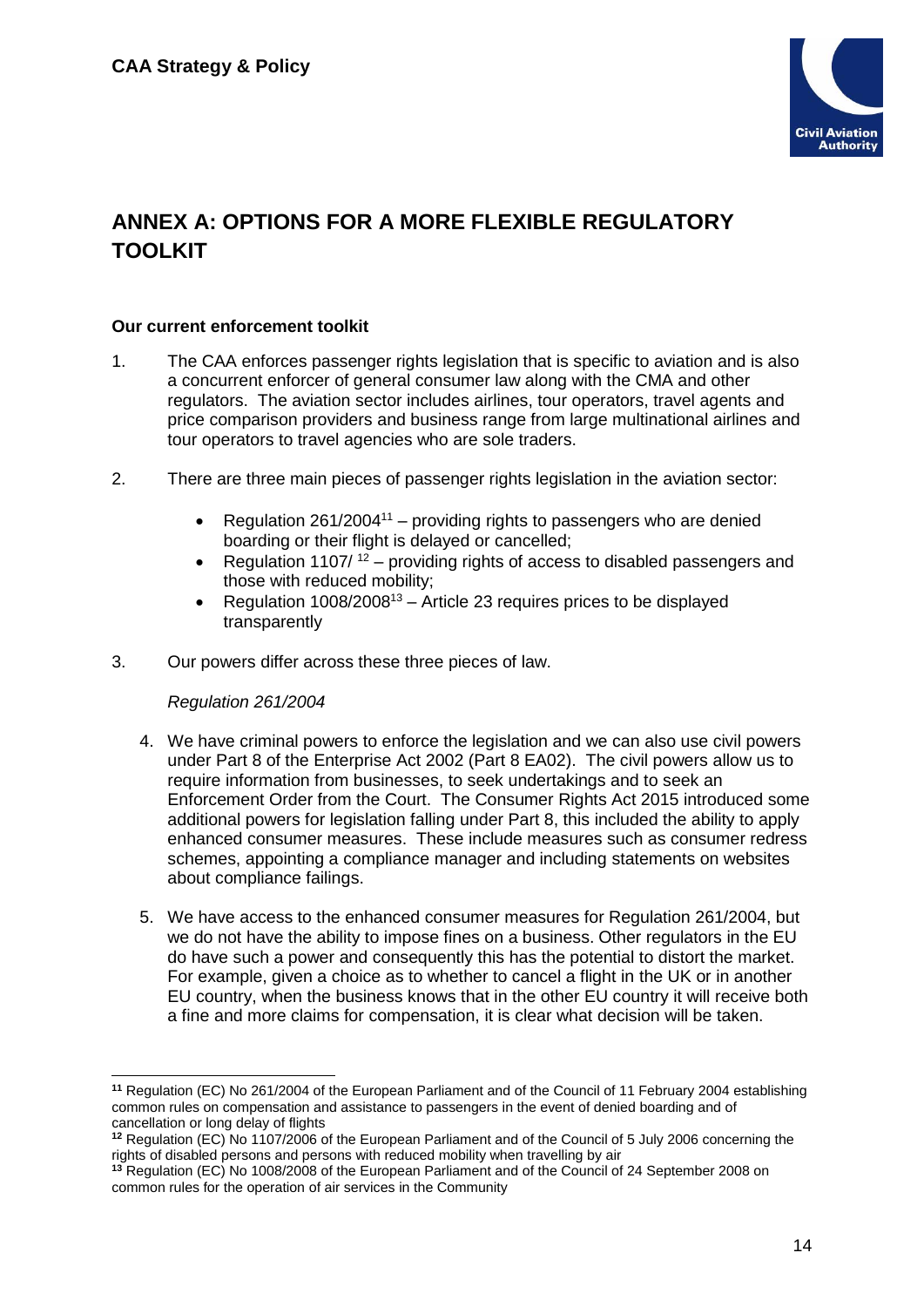

## *Regulation 1107/2006 and Regulation 1008/2008*

6. We do not have criminal powers for these Regulations. They do not fall under Part 8 EA02 and there is a bespoke set of enforcement regulations<sup>14</sup> in place for each that mirrors the Part 8 regime. This includes information gathering powers, undertakings and Enforcement Orders. It does not include enhanced consumer measures and we do not have the ability to imposes fines on a business. Including these pieces of legislation under Part 8 EA02 would ensure we had consistency with our powers under Regulation 261/2004 and general consumer law.

#### *General consumer law*

7. We can enforce general consumer law in the aviation sector. This includes legislation regarding unfair contract terms<sup>15</sup> unfair commercial practices<sup>16</sup>, ecommerce obligations<sup>17</sup>, package travel<sup>18</sup> and alternative dispute resolution<sup>19</sup>. The legislation falls under Part 8 EA02 and we can therefore gather information, seek undertakings and Enforcement Orders and we have access to the enhanced consumer measures.

#### **The limitations of the CAA's powers in terms of securing routine compliance**

- 8. Clearly, criminal powers are important for the most serious offences, such as cases where businesses act negligently or cause serious harm. However, the majority of compliance issues that we come across are not of this nature and do not suit this type of approach. We have not taken any cases using our criminal powers as we did not consider this to be proportionate.
- 9. Our only other option is to use our civil powers to obtain undertakings from businesses or to seek an Enforcement Order from the court (similar to an injunction). We have used these powers extensively in regard to price transparency and Regulation 261 and also more recently in respect of Regulation 1107. The powers have been effective in changing behaviour, however, the required process can be lengthy and time consuming, both for the CAA and for the business. Considerable engagement is required on both sides and smaller businesses, in particular, find the process difficult and are often not resourced to deal with this type of approach.
- 10. One of the purposes of enforcement is to deter non-compliance and our current powers do not have a strong deterrent effect. This is due to the fact that, in e.g. providing the CAA with an undertaking under Part 8 EA02, a business is merely promising to comply in the future, it does not face any penalty for its previous failings. To try and deal with this issue we have combined our action with publicity at the start of an enforcement case. However, this approach is not without its risks and media

**<sup>14</sup>** The Civil Aviation (Access to Air Travel for Disabled Persons and Persons with Reduced Mobility) Regulations 2014 and The Operation of Air Services in the Community (Pricing etc.) Regulations 2013

<sup>15</sup> Consumer Rights Act 2015

<sup>16</sup> Consumer Protection from Unfair Trading Regulations 2008

<sup>&</sup>lt;sup>17</sup> The Electronic commerce (EC Directive) Regulations 2002

<sup>18</sup> The Package Travel, Package Holidays and Package Tours Regulations 2008

<sup>19</sup> The Alternative Dispute Resolution for Consumer Disputes (Competent Authorities and Information) Regulations 2015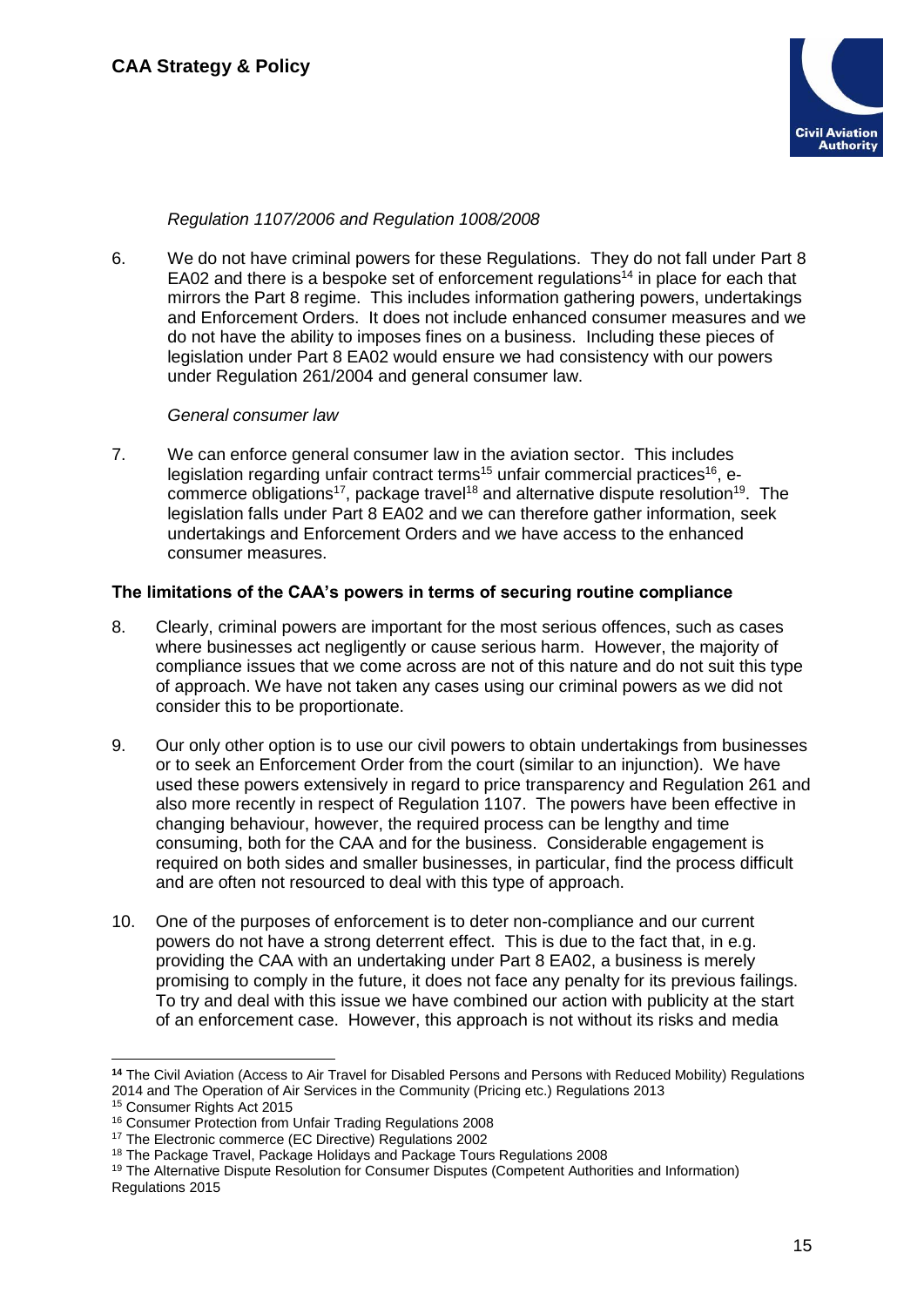

interest depends on the size of the issues, businesses and the nature of the investigation. The approach does not work for smaller businesses or more technical breaches.

- 11. The ability to impose fines would be a significant addition to our toolkit and would provide us with greater flexibility. It would allow us to target our action using the most appropriate tools to tackle the compliance issue and assessing what would be most effective for specific businesses. It would also provide a deterrent effect to other businesses and ensure that consumers felt that non-compliance had been punished.
- 12. Please note that the Regulatory Enforcement and Sanctions Act 2008 ("RESA") was introduced to provide access to a more flexible toolkit for regulators, including the ability to impose financial penalties. However, the CAA's powers to enforce passenger rights legislation were made under the European Communities Act 1972, rather than the Civil Aviation Act. As a result of this we are unable to obtain access to the powers. The same is true of powers flowing from Part 8 of the EA02.

#### **Sanctions available to other regulators**

13. In other sectors regulators oversee a broad and varied set of businesses, similar in range to the CAA. Below we have set out briefly the regulatory toolkit available to other regulators. We have also considered the sanctions available to ABTA, the travel industry's largest trade association.

#### *The Pensions Regulator*

- 14. The Pensions Regulator regulates a large number of pension schemes that are operated by a range of employers from very small to very large. They will normally work informally with a business and provide them with the opportunity to voluntarily move into compliance. If they are unable to achieve this informally they have a flexible regulatory toolkit available to them, including:
	- statutory notice a legal requirement to provide information to the regulator
	- inspections power to inspect premises and take documents
	- compliance notices these set out the steps required for the business to comply
	- the removal and appointment of trustees
	- financial penalties
	- setting funding levels
	- anti-avoidance powers through structural remedies
	- criminal prosecutions these are used for the most serious offences where there has been dishonest, wilful or fraudulent behaviour
	- winding up a scheme
- 15. In terms of financial penalties, there are a range of options available to the Pensions regulator:
	- fixed penalty notices of £400 for failing to abide by a Statutory Notice or Compliance Notice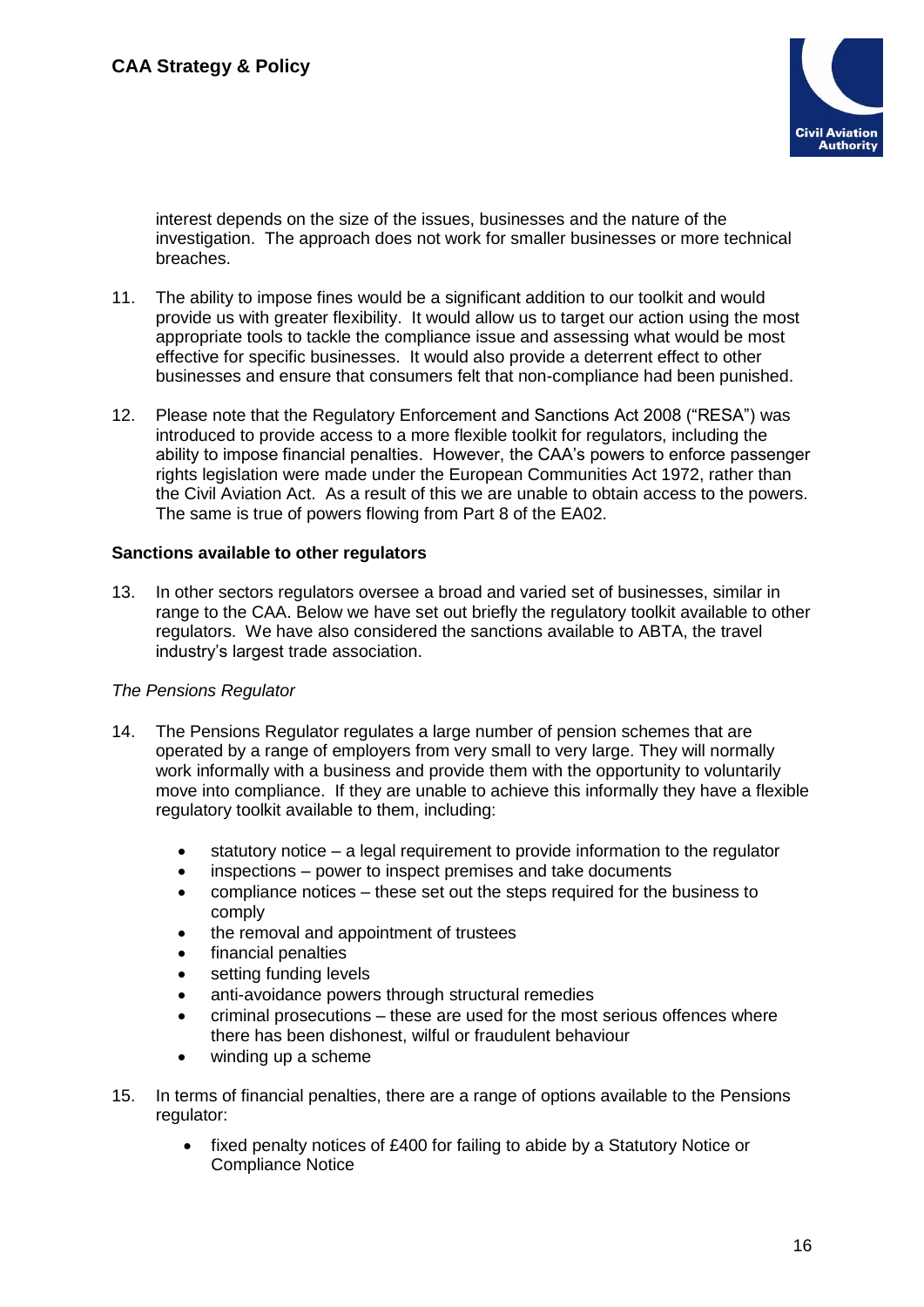

- if the fixed penalty notice does not result in compliance the regulator can impose fines based on a daily rate, the amount is subject to the number of employees in the business, 1-4 employees would face a daily rate of £50 and the largest businesses with over 500 employees would face £10,000 a day
- civil penalty notices can also be issued for administrative breaches, such as the failure to provide data on time. The regulator will determine the amount of the fine up to a maximum of £5,000.

# *FCA*

- 16. The Consumer Credit function of the FCA also covers both large and small businesses and includes individuals who act as financial advisers. The FCA works informally with a business to secure compliance and if this is unsuccessful they have a flexible regulatory toolkit that they can use.
- 17. The FCA has a set of "Principles for business" that set out how the FCA expects a business to behave. These include principles that the business should deal with customers fairly, organise and control its business effectively and deal with the regulator openly and constructively. The principles can be enforced against and the FCA have found them to be very helpful in providing clarity to businesses on what is expected from them. In particular, small businesses have found them much easier to understand than detailed and complex prescriptive rules. Other powers include:
	- undertakings from businesses that they will change their practices
	- varying permissions about the products that can be sold
	- suspension of a firm or individual from undertaking specific activities
	- banning financial promotions
	- censure firms through public statements
	- financial penalties
	- apply to the court for Injunctions/restitution orders/freezing assets
	- withdrawing an individual or firms authorisation
	- criminal prosecutions to tackle financial crime, such as insider dealing, unauthorised business and false claims to be FCA authorised
- 18. The FCA has three criteria for deciding on the level of financial penalties: to ensure a business does not benefit from the breach; to penalise wrongdoing; and to deter the business and others from committing the breach in future. If the FCA can determine the level of revenue generated by the business as a result of the breach, they will then apply a percentage ranging from 0-20% based on the seriousness of the offence. They can also apply penalties based on late or incomplete submission of reports.

#### *Ofcom*

- 19. The broadcast licensing function covers large businesses such as the BBC, down to very small broadcasters specialising in niche areas. Ofcom issues licences to businesses and publishes a code to provide guidance on their obligations. The sanctions available to them include:
	- directions not to broadcast/repeat a programme or advertisement